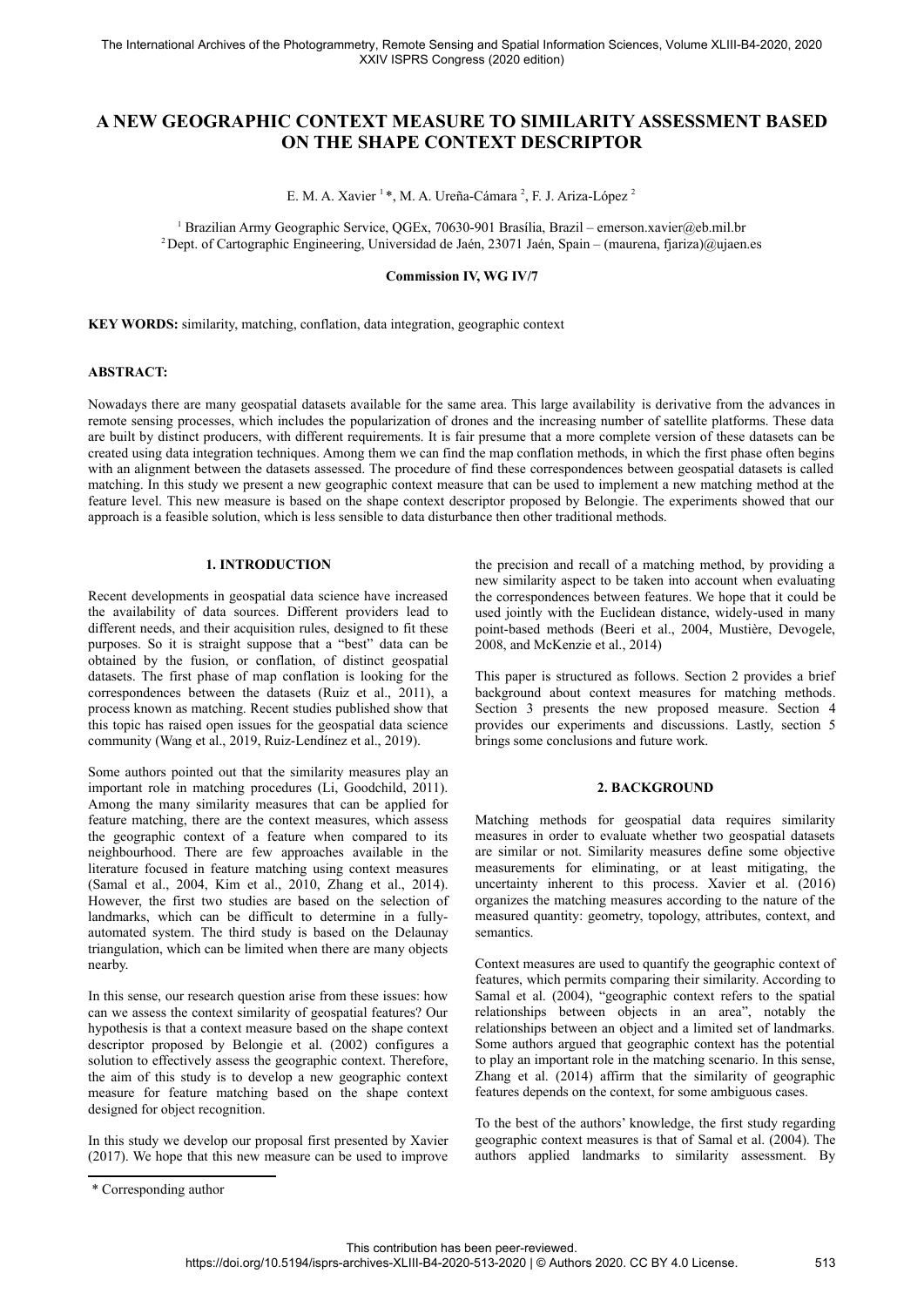combining many metrics, such as positional and attribute, the authors also proposed the use of landmarks to build a proximity graph in order to compare similarity between features. The proximity graph is a weighted directed graph defined to assess geographic context similarity considering the "proximity" relative to some pre-selected landmarks. The similarity is measured using the total vector offset of the corresponding objects in both datasets.

Kim et al. (2010) extended the previous context approach by using Voronoi diagrams and triangulation geometry. In this method, some landmarks are used to determine the "neighbourhood" of a point feature. Comparing with Samal's method, in the final analysis the two approaches differ. While Samal et al. (2004) use the total offset vector to quantify the context similarity, Kim et al. (2010) use the area/perimeter ratio in the assembled triangles.

Other interesting study was developed by Zhang et al. (2014). The authors, inspired by the k-nearest approach of Zheng and Doermann (2006), proposed the use of Delaunay triangulation to define the neighbourhood of objects, considering a continuous influence from the closest objects.

## **3. GEOGRAPHIC CONTEXT MEASURE**

As shown in the last section, there are few context approaches available in the literature in order to match point features. The studies of Samal et al. (2004) and Kim et al. (2010) are based on the selection of landmarks, and the study of Zhang et al. (2014) is based on the Delaunay triangulation.

We developed a context distance based on the shape context descriptor developed by Belongie et al. (2002). Despite the original study having used the shape context to find correspondences between shapes, we adapted those concepts in order to quantify the geographic context of point features by using their relative positions against the closer objects.

The context distance is computed as follows. For each point in a dataset we compute a common histogram with the polar coordinates of all other close points relative to the assessed point. Figure 1(a) illustrates how the histogram bins are positioned in the space considering the assessed point in the center. It is possible to note that not all points are used, just those inside a neighbourhood limit, or  $r_{\text{max}}$ . So for each bin we count the number of point features and fill the respective value. After counting all neighbours inside the limit, we have the shape context for the assessed point, which is the context "signature" for that feature.

The position of the histogram bins differ from the original Belongie's study, where the authors considered a log-polar coordinate system (Belongie, Malik 2000, Belongie et al., 2002). In our study we propose that the increment of radius r should occur by the length of the previous arc. So it works as a geometric progression that begins with an  $r_0$  and has a common ratio equal to the angular step in radians.

We adopted the cost function proposed by Belongie et al. (2002) as the context distance. This distance measures the similarity between histograms, i.e. between shape contexts, using a  $\chi^2$  test statistic for normalized histograms. This distance assumes values from zero (completely similar) to one (dissimilar).

$$
C(p_i, q_j) = \frac{1}{2} \sum_{k=1}^{K} \frac{[h_i(k) - h_j(k)]^2}{h_i(k) + h_j(k)}
$$
(1)

where C represents the cost function that measures the context similarity between points  $p_i$  and  $q_j$ , and  $h_j(k)$  and  $h_j(k)$  represent the K-th normalized histogram bin for points  $p_i$  and  $q_i$ , respectively.

# (a) Diagram of histogram bins



(b) Resulting histogram

| r |   |  |                |     |   |                |          |          |                |   |  |
|---|---|--|----------------|-----|---|----------------|----------|----------|----------------|---|--|
|   |   |  | 1 <sup>1</sup> | 3 l | 0 | 5 <sup>°</sup> | $\Omega$ | $\Omega$ | 2 <sup>1</sup> | 1 |  |
|   |   |  |                |     |   |                |          |          |                |   |  |
|   |   |  |                |     |   |                |          |          |                |   |  |
|   | 1 |  |                |     |   |                |          |          |                |   |  |
|   |   |  |                |     |   |                |          |          |                |   |  |

Figure 1. Geographic context measure. (a) Diagram of histogram bins for the point in the center. (b) Resulting histogram representing the number of points in each bin. Source: based on Xavier (2017).

### **4. EXPERIMENTS AND DISCUSSION**

In order to validate our proposal of a context measure for matching geospatial features, we developed a simple matching method which uses the new measure, and tried it using a testbed available to the scientific community, called MatchingLand (Xavier et al., 2017).

This experiment has four essays. The first essay (P1) aims to check the performance of the new context distance. The other essays compare the performance of the new proposed measure with the widely-used Euclidean distance in three configurations: normal conditions (essay P2), in presence of systematic disturbance (P3), and with random disturbance (P4).

This matching method can be defined using three elements: the measure, its associated thresholds, and the selection criteria. This experiment uses two measures: the new context measure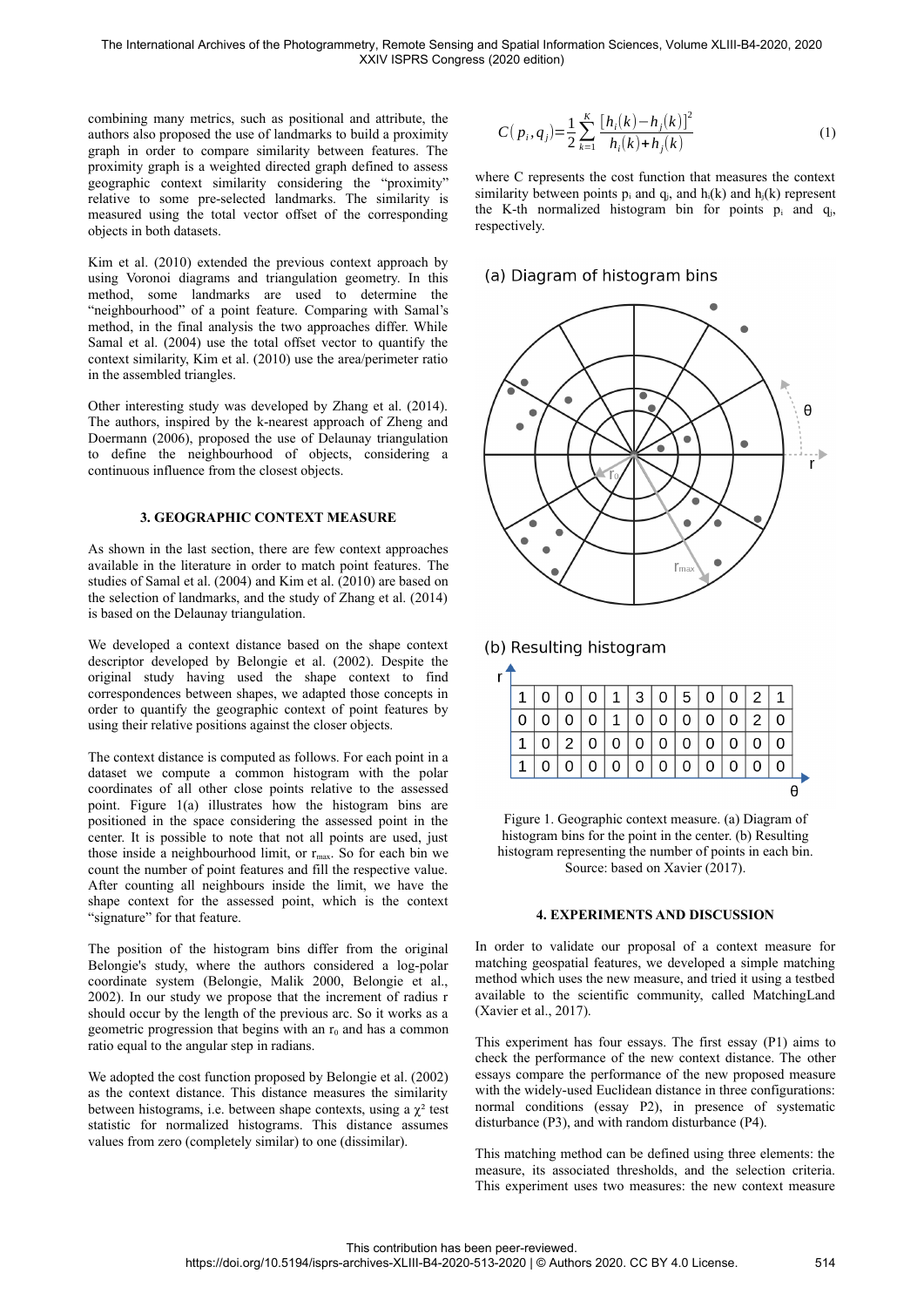### The International Archives of the Photogrammetry, Remote Sensing and Spatial Information Sciences, Volume XLIII-B4-2020, 2020 XXIV ISPRS Congress (2020 edition)

and the Euclidean distance. Each measure has its own thresholds: in context measure is a value for the cost function, and for Euclidean distance it is in meters. The last element that compounds the matching method is the selection criteria. This element defines whether two assessed features should be marked as a "match" or not. In this study we consider that a selection criteria is applied only inside the given thresholds, and we adopt two criteria: both nearest, and closer.

In the *both nearest* criterion two features in different datasets (e.g. datasets A and B) are marked as a match when the maximum similarity (or minimum distance) occurs in the forward matching (from dataset A to dataset B), and in the backward matching (from dataset B to dataset A), so it allows only 1:1 matches. The selection criteria *closer* marks two features as a match when the maximum similarity (or minimum distance) occurs in the forward matching or in the backward matching. So, this approach permits m:n corresponding cases.

In this experiment we assess three variables for matching geospatial features: precision, recall, and F-measure. Precision and recall are concepts that come from the information retrieval field (Van Rijsbergen, 1979). Precision evaluates the presence of wrong matches (false positives) against the real matches (true positives); while recall evaluates the presence of non-matches (false negatives) against those real matches. The F-measure represents the harmonic mean between precision and recall (Do, Rahm, 2002).

### **4.1 Geographic context measure**

In our first essay (P1) we investigate the geographic context distance as similarity measure for point features. We combined a set of thresholds (0.3, 0.5, 0.9) and the two criteria: both nearest and closer. Table 1 summarizes the results for this essay.

|           |      | <b>Both nearest</b> |      | <b>Closer</b> |      |      |  |
|-----------|------|---------------------|------|---------------|------|------|--|
| Variable  | 0.3  | $0.5\,$             | 0.9  | 0.3           | 0.5  | 0.9  |  |
| precision | 54.6 | 54.7                | 62.6 | 18.7          | 16.3 | 14.5 |  |
| recall    | 464  | 49.8                | 53.3 | 783           | 86.0 | 95.3 |  |
| F-measure | 49.6 | 52.0                | 56.9 | 25.0          | 24.0 | 22.7 |  |

Table 1. Results for the essay P1 (geographic context).

The both nearest criterion with the largest threshold (0.9) presented the best results, with an average F-measure around 56.9%. The closer criteria, which supports m:n cases, presented a worse F-measure than the both nearest criteria in all thresholds. Besides it reaches the best recall (95.3%) the global result was influenced by the low precision.

The configuration with best results, 0.9 threshold and both nearest criterion, will be used in the following essays.

#### **4.2 Comparing the context measure with Euclidean distance**

In this essay we compare the performance of the context measure with the Euclidean distance. There are three configurations: Euclidean distance with the closer criterion and threshold of 10 m (10C); Euclidean distance with the both nearest criterion and threshold of 25 m (25B); and the geographic context measure with the both nearest criterion and threshold of 0.9 (CTT). Table 2 summarizes the results for this essay, presenting the average values for 9 regions.

| Variable  | 10C  | 25B  | <b>CTT</b> |
|-----------|------|------|------------|
| precision | 97.8 | 95.7 | 62.6       |
| recall    | 98.4 | 97.8 | 53.3       |
| F-measure | 98.1 | 96 7 | 56.9       |

Notes: 10C means Euclidean distance, closer criterion, 10 m threshold; 25B means Euclidean distance, both nearest, 25 m; CTT means geographic context measure, both nearest, 0.9 threshold.

Table 2. Results for the essay P2 (comparison geographic context vs Euclidean).

Table 2 shows that the Euclidean distance reached the best results, with an average F-measure beyond 96%.

#### **4.3 Systematic disturbance**

The next essay refers to systematic perturbations applied over point data (P3). In this essay we used two configurations from the previous essay: 10C and CTT, but we changed the original data for a disturbed version (see Xavier et al., 2017).

These systematic disturbances include 32 different translations, 24 rotations, and 8 scalings. In this essay, we "freezed" the other systematic disturbances and assessed the performance of matching methods using just one kind of disturbance: translation, rotation, or scaling. Table 3 summarizes the results for this essay.

|           | translation |            |      | rotation   | scaling |            |  |
|-----------|-------------|------------|------|------------|---------|------------|--|
| variable  | 10C         | <b>CTT</b> | 10C  | <b>CTT</b> | 10C     | <b>CTT</b> |  |
| precision | 34.0        | 62.5       | 76.4 | 62.5       | 714     | 62.8       |  |
| recall    | 26.5        | 52.7       | 58.5 | 52.7       | 534     | 52.9       |  |
| F-measure | 27.8        | 564        | 62.4 | 56.5       | 569     | 56.7       |  |

Notes: 10C means Euclidean distance, closer criterion, 10 m threshold; CTT means geographic context measure, both nearest, 0.9 threshold.

Table 3. Results for the essay P3 (systematic disturbance).

The results represent an average value of 288 measured values for translations, 216 for rotation, and 72 for scaling. Table 3 shows that the results with the Euclidean distance were largely influenced by the systematic disturbances, notably in the translations. The geographic context measure presented stability in presence of this kind of disturbance.

## **4.4 Random disturbance**

The last essay refers to assess the performance of matching methods over the presence of random disturbance in the datasets (essay P4). We used the same two configurations from the previous essays: 10C and CTT.

These random disturbances include 100 iterations over three distinct standard displacements: 5 m, 25 m, and 50 m. The testbed includes a fourth value: 12.5 (Xavier et al., 2017), but it was not used here in order to simplify the analysis. Henceforth the two configurations (10C and CTT, Euclidean and context measure) were tested against 900 disturbed datasets (9 regions x 100 iterations) for each standard displacement (5, 25, and 50 meters). Table 4 summarizes the results for this essay.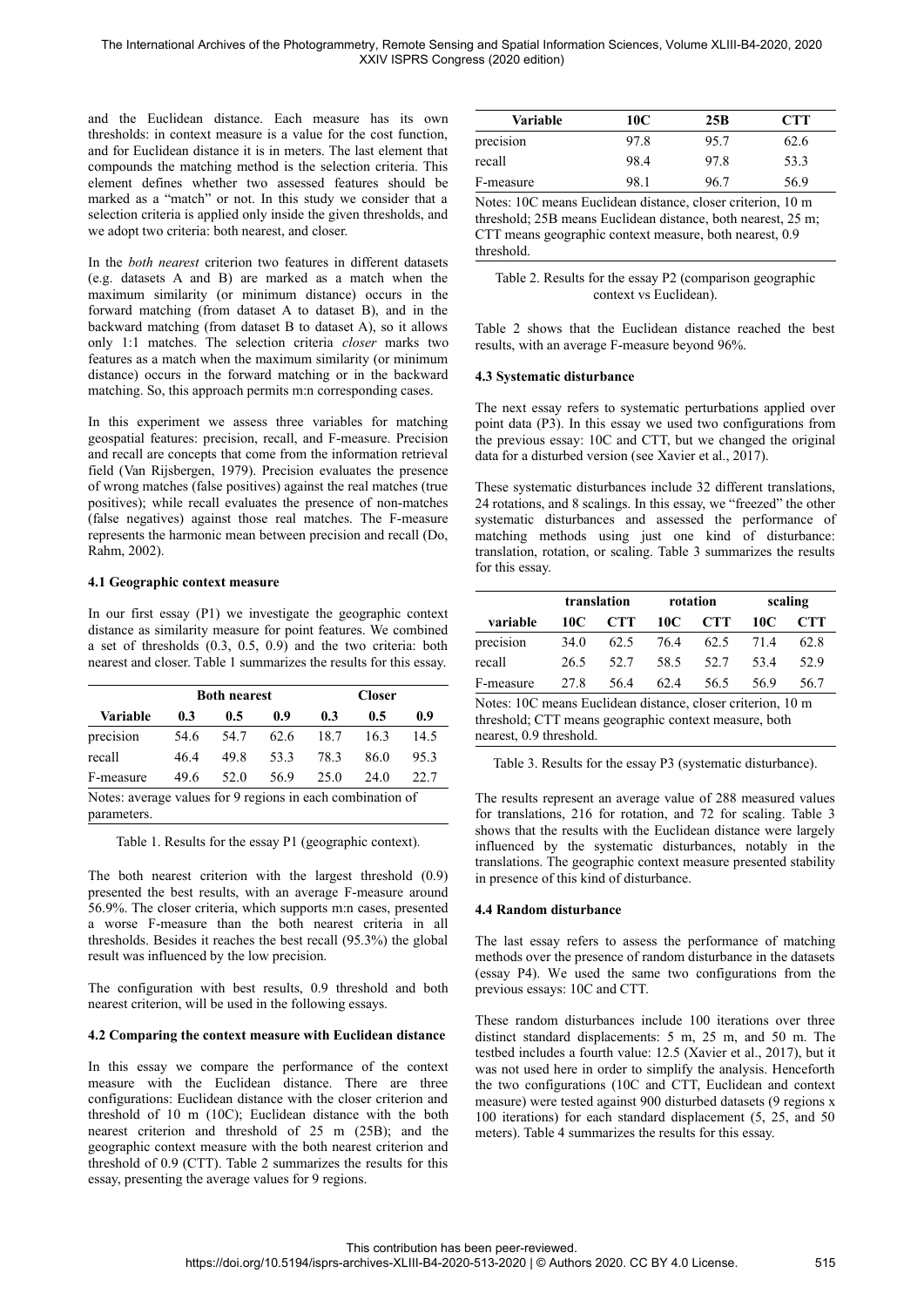|                                                                                                                                                 |      | 5 m        |      | 25 <sub>m</sub> | 50 m |      |
|-------------------------------------------------------------------------------------------------------------------------------------------------|------|------------|------|-----------------|------|------|
| variable                                                                                                                                        | 10C  | <b>CTT</b> | 10C  | <b>CTT</b>      | 10C  | CTT  |
| precision                                                                                                                                       | 97.2 | 62.6       | 65.2 | 62.4            | 32.3 | 61.4 |
| recall                                                                                                                                          | 97.6 | 52.8       | 33.1 | 52.1            | 9.0  | 50.6 |
| F-measure                                                                                                                                       | 97.4 | 56.5       | 42.1 | 56.1            | 13.2 | 54.8 |
| Notes: 10C means Euclidean distance, closer criterion, 10 m<br>threshold; CTT means geographic context measure, both<br>nearest, 0.9 threshold. |      |            |      |                 |      |      |

Table 4. Results for the essay P4 (random disturbance).

Table 4 shows a similar result from that obtained with the systematic disturbance in the previous essay (P3). The overall performance of the Euclidean distance was getting worse with an increasing displacement. Figure 2 illustrates these results by presenting the variations in the average F-measure relative to the random disturbance for each standard displacement applied.



Figure 2. Average F-measure for each matching method in function of standard displacement for random disturbs.

#### **4.5 Discussions**

The experiment revealed that the geographic context measure is a feasible option when choosing a similarity measure for matching geospatial point data.

Besides those methods based on Euclidean distance achieved the best performance (precision, recall, F-measure) when compared with the geographic context measure, these methods were shown to be more sensitive to systematic or random disturbances. On the other hand, the geographic context measure showed off less influenced by these kinds of disturbance.

If there is the possibility of large displacements between point datasets, we recommend using the geographic context measure, both nearest criterion, threshold equal to 0.5, prior to any Euclidean matching. This way, it is possible to define some "control points" in order to determine whether the Euclidean distance could be applied.

Other possibility is to using these control points to perform a register between assessed datasets in order to get down the displacement between datasets. Once the displacement is reduced, some Euclidean-based method could be applied.

#### **5. CONCLUSIONS**

The integration of distinct geospatial data has the potential to improve datasets by aggregating new information to those datasets. The geographic key for this integration requires the perfect alignment between the considered datasets, in a process called geospatial data matching. In this paper we have presented a new geographic context measure that can be used to match point datasets.

The proposed solution is based on the shape context descriptor proposed by Belongie et al. (2002). The results obtained in the experiment showed the feasibility of this approach to matching point features.

This approach presents interesting features. The geographic context measure proved to be less sensible to data disturbance (systematic or random) than other measures. We believe that this new geographic context measure can be performed as a first phase of a matching method, in which it could be applied to an initial align between the assessed datasets. Since its main characteristic is taking into account the feature context, it can be used if there are large displacements, rotations, or translations between these datasets. This measure could also be used in other research issues, beyond the geospatial data matching. As a basic measure, which assess the context signature of features, it could even be used in data quality studies.

The proposed solution has some limitations: it is sensible to parameter setting. If a small neighbour limit (a search box) is used, it may reduce the effectiveness of this procedure for feature matching, since many objects possibly cannot be reached.

Future work includes: (1) adapt this measure for internal matching; (2) investigate how decrease the dependence of parameter setting; and (3) publish an implementation of this method as a plug-in for the QGIS software, called Matching Box<sup>[1](#page-3-0)</sup>.

### **ACKNOWLEDGEMENTS**

This work has been funded by the Ministry of Science and Technology (Spain) and the European Regional Development Fund under grant no. BIA2011-23217. The authors also wish to acknowledge the support of the Brazilian Army's Department of Science and Technology, and the support of the Regional Government of Andalucía (Spain) for the Research Group "Ingeniería Cartográfica" (TEP-164).

#### **REFERENCES**

Beeri, C., Kanza, Y., Safra, E., Sagiv, Y., 2004. Object fusion in geographic information systems. *Proceedings of the 30th VLDB Conference*, 16–827. Toronto, Canada.

Belongie, S., Malik, J., 2000. Matching with shape contexts. *IEEE Workshop on Content-Based Access of Image and Video Libraries*, CBAIVL 2000, 20–26. Hilton Head Island: IEEE. doi.org/10.1109/IVL.2000.853834.

<span id="page-3-0"></span>1 [https://github.com/emxav/matching\\_box](https://github.com/emxav/matching_box)